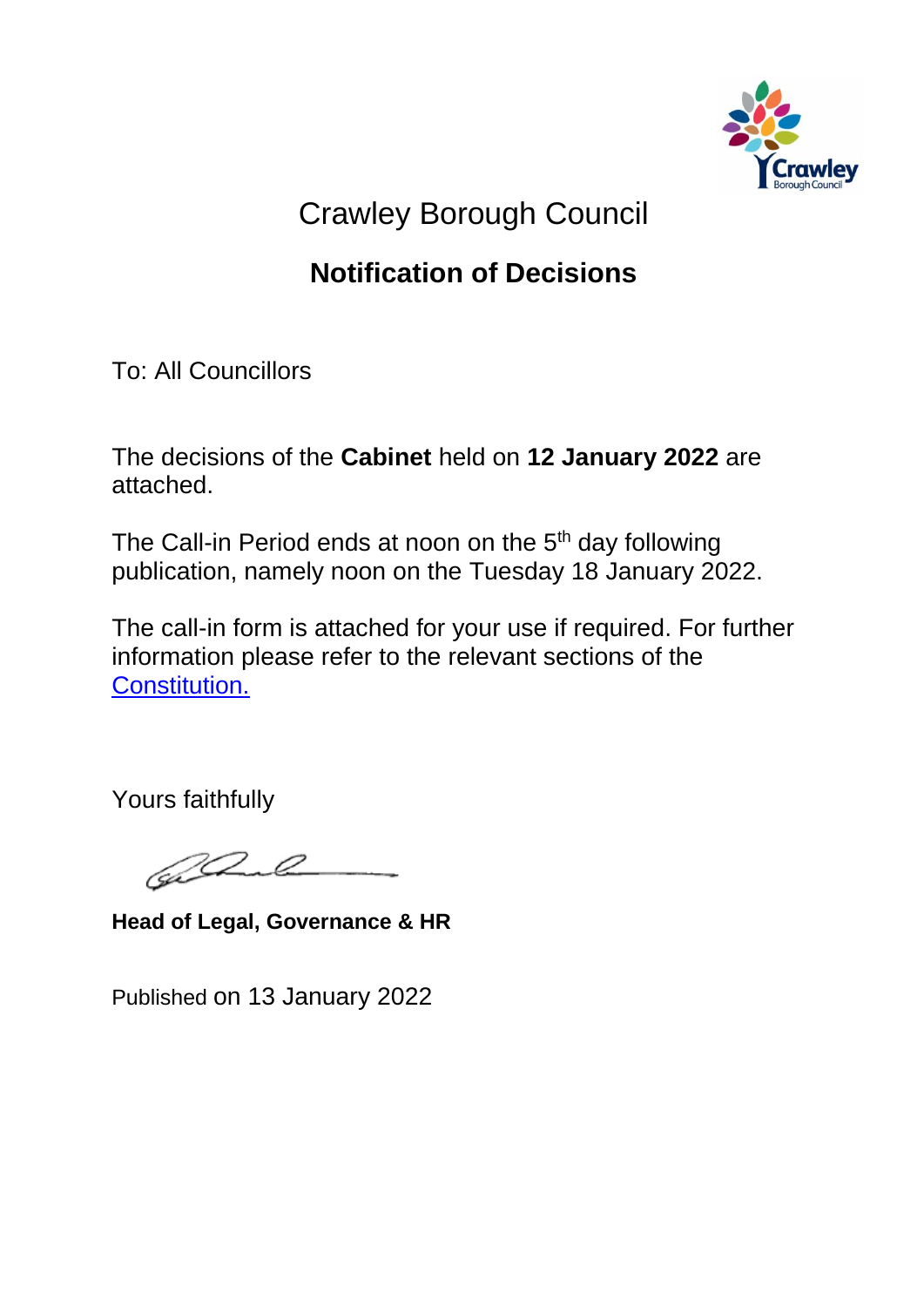| <b>Item</b><br>No. | <b>Title</b>                                                              | <b>Decision</b>  |                 |                                                                                                                                                                                                                                                                                                                                                                                         |
|--------------------|---------------------------------------------------------------------------|------------------|-----------------|-----------------------------------------------------------------------------------------------------------------------------------------------------------------------------------------------------------------------------------------------------------------------------------------------------------------------------------------------------------------------------------------|
| 5.                 | Information on Option 3                                                   |                  | <b>RESOLVED</b> |                                                                                                                                                                                                                                                                                                                                                                                         |
|                    | in relation to Petition -<br>'Keep your dog on a<br>lead in Tilgate Park' | That the Cabinet |                 |                                                                                                                                                                                                                                                                                                                                                                                         |
|                    |                                                                           | a)               |                 | agrees in principle to the implementation of a Public<br>Space Protection Order (PSPO) to prohibit dog<br>related anti-social behaviour in Tilgate Park for a<br>period of 3 years. This will require dogs to be kept on<br>leads in all areas of the park unless explicitly specified<br>otherwise. Dogs will not be permitted at all in the<br>children's play area or Walled Garden. |
|                    |                                                                           | b)               |                 | reinstate a proactive and high profile education and<br>information programme, as set out in section 3.5,<br>encouraging owners to keep their dogs on leads in<br>Tilgate Park.                                                                                                                                                                                                         |
|                    |                                                                           | C)               |                 | approves delivery of associated enforcement action<br>from within existing revenue resource (Community<br>Wardens service).                                                                                                                                                                                                                                                             |
|                    |                                                                           | d)               |                 | authorises the Head of Community Services, in<br>consultation with the Head of Legal, Governance & HR,<br>to commence a formal PSPO process, including the<br>statutory public consultation, and to present the findings<br>to Cabinet for a decision.                                                                                                                                  |
|                    |                                                                           | e)               |                 | supports the proposals from the Commission that:                                                                                                                                                                                                                                                                                                                                        |
|                    |                                                                           |                  | i.              | a master plan of the restricted areas (map)<br>outlining the exact geographical area affected by<br>the PSPO be included in the PSPO report<br>scheduled for Cabinet June 2022.                                                                                                                                                                                                         |
|                    |                                                                           |                  | ii.             | officers be instructed to investigate the<br>opportunity to create a register of professional<br>dog walkers in order to monitor the use.                                                                                                                                                                                                                                               |
|                    |                                                                           |                  | iii.            | a specific webpage (portal) or link (similar to the<br>council's 'report a problem' page) be created to<br>improve information sharing and the reporting of<br>dog off leads instances, which would assist with<br>the gathering of data and evidence.                                                                                                                                  |
|                    |                                                                           |                  |                 |                                                                                                                                                                                                                                                                                                                                                                                         |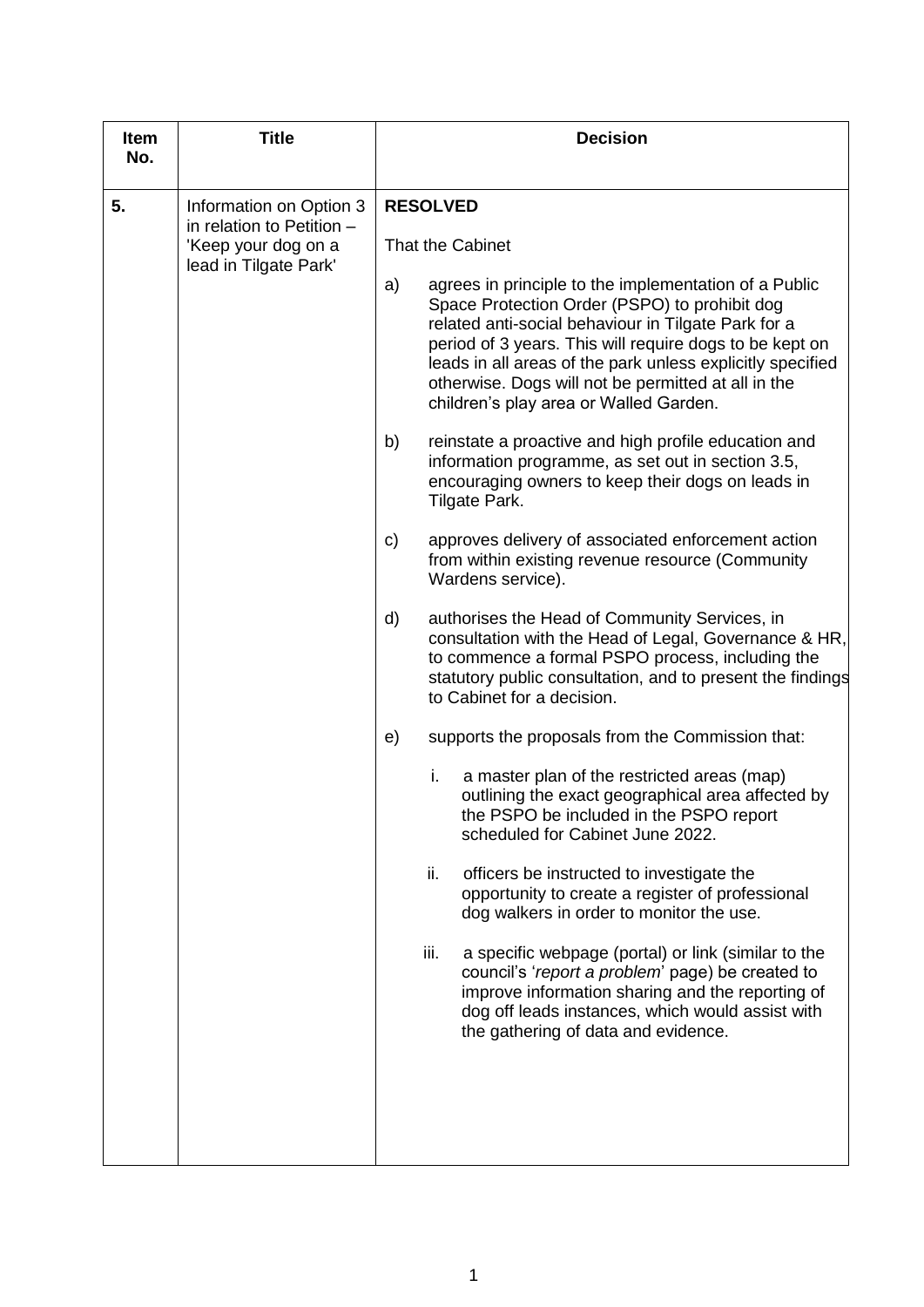| <b>Item</b><br>No. | <b>Title</b>                                                                   | <b>Decision</b>                      |                                                                                                                                                                                                                                                                                                                                                                                    |  |  |
|--------------------|--------------------------------------------------------------------------------|--------------------------------------|------------------------------------------------------------------------------------------------------------------------------------------------------------------------------------------------------------------------------------------------------------------------------------------------------------------------------------------------------------------------------------|--|--|
|                    |                                                                                |                                      |                                                                                                                                                                                                                                                                                                                                                                                    |  |  |
| 6.                 | Forward Programme of<br><b>Key Procurements</b><br>January 2022 - June<br>2022 | <b>RESOLVED</b><br>That the Cabinet: |                                                                                                                                                                                                                                                                                                                                                                                    |  |  |
|                    |                                                                                |                                      |                                                                                                                                                                                                                                                                                                                                                                                    |  |  |
|                    |                                                                                | a)                                   | approves the procurement forward programme<br>January - June 2021 as detailed in report <b>FIN/541</b>                                                                                                                                                                                                                                                                             |  |  |
|                    |                                                                                | b)                                   | delegates authority to the Leader of the Council in<br>consultation with the relevant Cabinet Member, Head<br>of Service, and Head of Legal, Governance and HR to<br>approve the award of the contract following an<br>appropriate procurement process.                                                                                                                            |  |  |
|                    |                                                                                | C)                                   | delegates the negotiation, approval and completion of<br>all relevant legal documentation, following the<br>awarding of the contracts, to the relevant head of<br>service, Head of Legal, Governance and HR, and<br>Head of Corporate Finance, in consultation with the<br>appropriate Cabinet member.<br>(Generic Delegations 2 & 3 will be used to enact this<br>recommendation) |  |  |
|                    |                                                                                | d)                                   | approves Worthing Borough and Adur District<br>Councils to provide the insurance service for Crawley<br>Borough Council.                                                                                                                                                                                                                                                           |  |  |
|                    |                                                                                | e)                                   | authorises the Section 151 Officer to enter into the<br>Joint Working Agreement by way of a service level<br>agreement with Worthing Borough and Adur District<br>Councils and finalise the arrangements.                                                                                                                                                                          |  |  |
|                    |                                                                                |                                      | <b>Reasons for the Recommendations</b>                                                                                                                                                                                                                                                                                                                                             |  |  |
|                    |                                                                                | a)                                   | By approving the procurement forward programme<br>there is greater transparency of future procurement<br>processes allowing more scope for internal<br>stakeholders to input into how future contracts are<br>delivered.                                                                                                                                                           |  |  |
|                    |                                                                                | b)                                   | The approval of the forward programme provides a<br>key decision that will enable the individual<br>procurement processes to be awarded under<br>delegated authority once the tender process has<br>concluded, giving the Council the ability to reduce the<br>time required to complete a procurement process.                                                                    |  |  |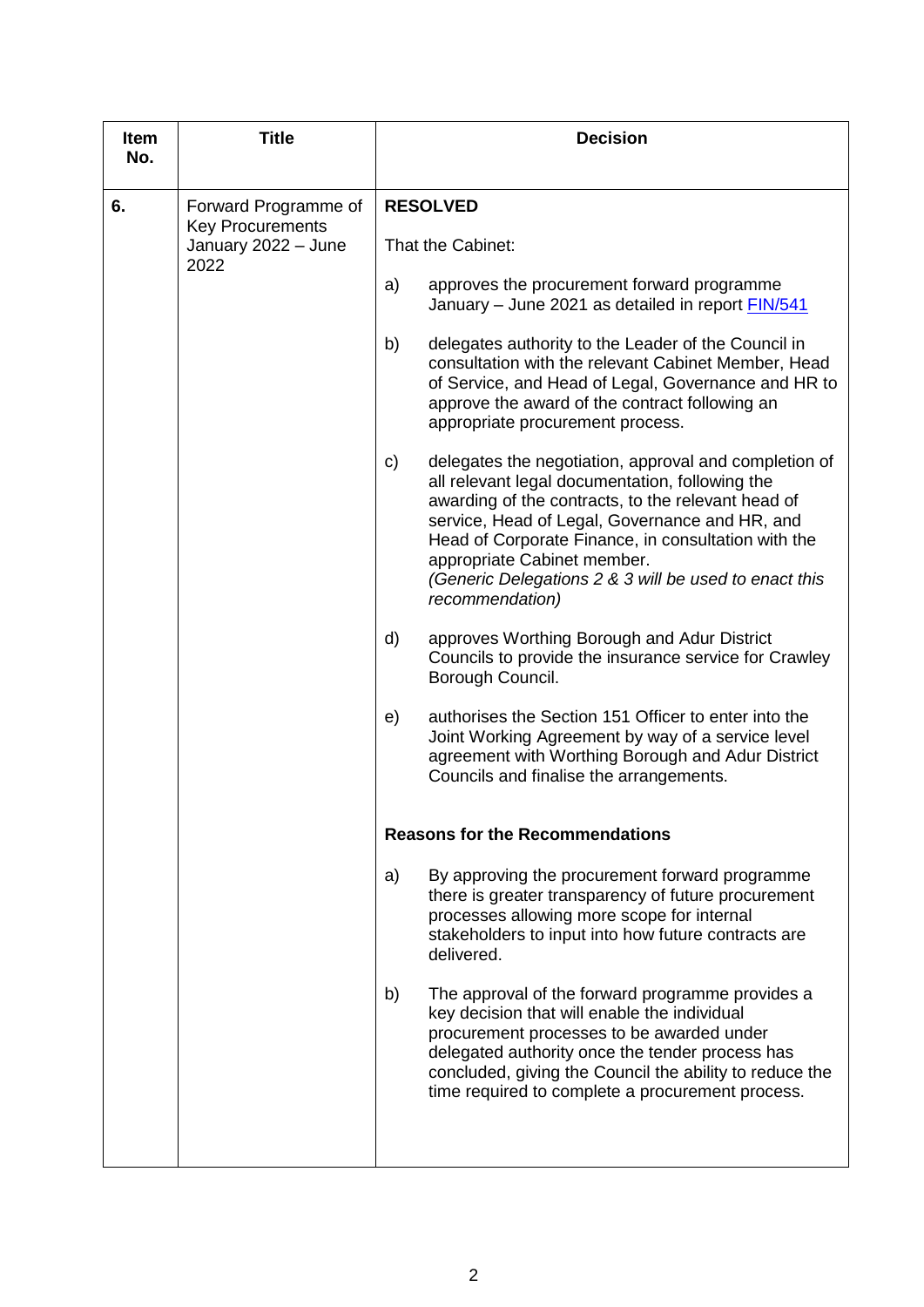| <b>Item</b><br>No. | <b>Title</b>                                                                | <b>Decision</b>                                                                                                                                                                                                                                                                                                                                                                                                                                                     |
|--------------------|-----------------------------------------------------------------------------|---------------------------------------------------------------------------------------------------------------------------------------------------------------------------------------------------------------------------------------------------------------------------------------------------------------------------------------------------------------------------------------------------------------------------------------------------------------------|
| 7.                 | Modern Slavery and<br>Human Trafficking<br>Transparency<br><b>Statement</b> | <b>RESOLVED</b><br>That the Cabinet approves<br>the publication of the Modern Slavery and Human<br>a)<br>Trafficking Transparency Statement as attached at<br>Appendix A to report FIN/539<br>b)<br>that the Leader of the Council be delegated the<br>approval of minor amendments and subsequent annual<br>statements for publication, in consultation with the Head<br>of Legal, Governance and HR, Head of Community<br>Services and Head of Corporate Finance. |
|                    |                                                                             | <b>Reasons for the Recommendations</b>                                                                                                                                                                                                                                                                                                                                                                                                                              |
|                    |                                                                             | The adoption and publication of a Modern Slavery and<br>a)<br>Human Trafficking Transparency Statement is<br>considered best practice and is likely to become a<br>statutory requirement within the next 12 months.                                                                                                                                                                                                                                                 |
|                    |                                                                             | b)<br>The approval of the statement shows the commitment<br>of Crawley Borough Council to tackling modern day<br>slavery in the community and in its supply chains. It<br>also supports the principles set out in the Social Value<br>Charter which is used within our procurement<br>processes.                                                                                                                                                                    |
| <b>Item</b>        | <b>Title</b>                                                                | <b>Decision</b>                                                                                                                                                                                                                                                                                                                                                                                                                                                     |
| No.                |                                                                             |                                                                                                                                                                                                                                                                                                                                                                                                                                                                     |
| 8.                 | Provision of Internal<br><b>Audit Services</b>                              | <b>RESOLVED</b>                                                                                                                                                                                                                                                                                                                                                                                                                                                     |
|                    |                                                                             | That the Cabinet:                                                                                                                                                                                                                                                                                                                                                                                                                                                   |
|                    |                                                                             | approves, with effect from 1 April 2022, that Southern<br>a)<br>Internal Audit Partnership provides the internal audit<br>service for Crawley Borough Council.                                                                                                                                                                                                                                                                                                      |
|                    |                                                                             | authorises the Section 151 Officer to enter into the<br>b)<br>Joint Working Agreement by way of a deed of<br>accession with Southern Internal Audit Partnership<br>and finalise the arrangements.                                                                                                                                                                                                                                                                   |
|                    |                                                                             | approves that the Section 151 Officer or their<br>C)<br>representative to represent the Council's interests by                                                                                                                                                                                                                                                                                                                                                      |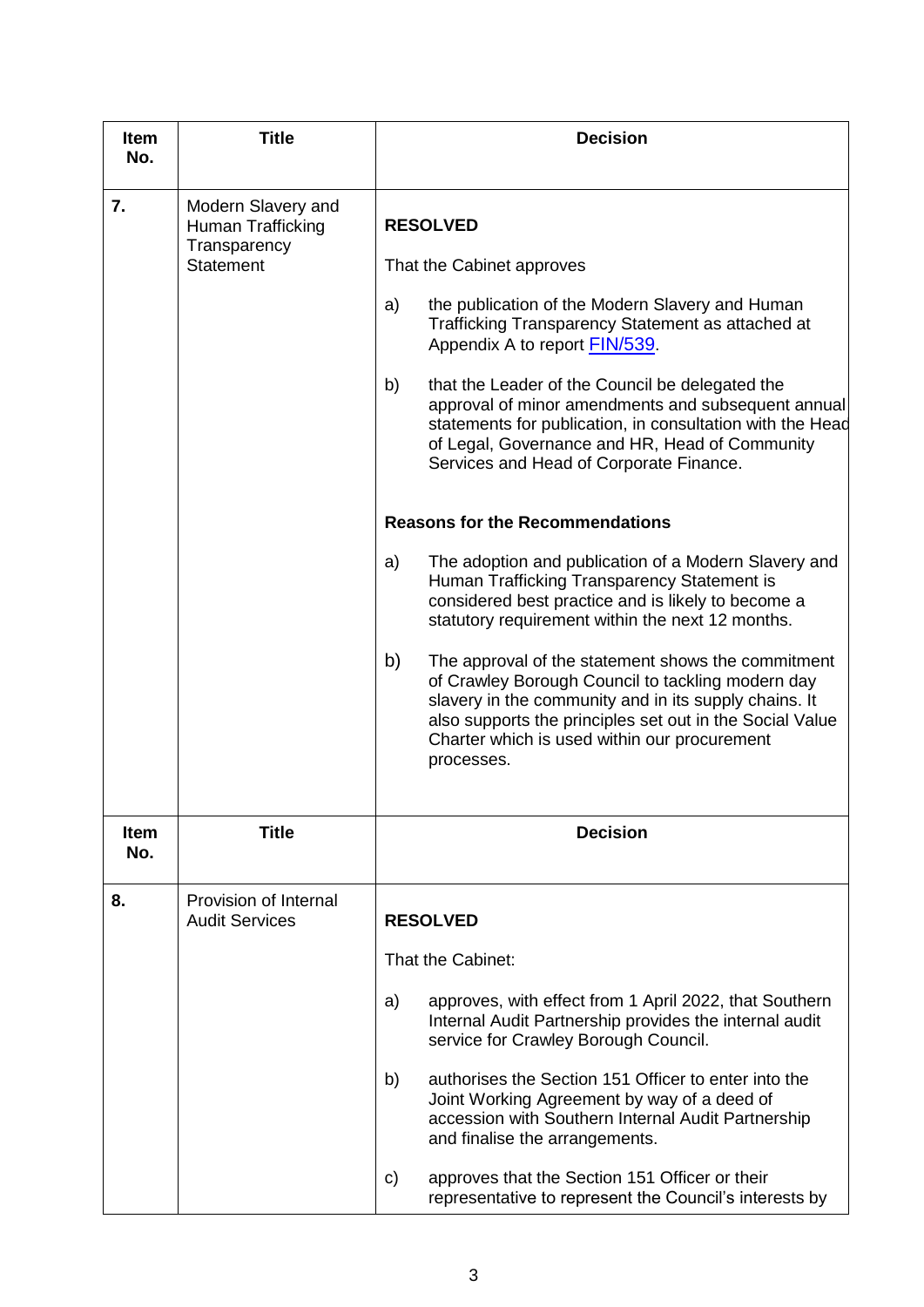| becoming a voting member of the Southern Internal<br>Audit Partnership Key Stakeholder Board.                                                                                                                                         |
|---------------------------------------------------------------------------------------------------------------------------------------------------------------------------------------------------------------------------------------|
| <b>Reasons for the Recommendations</b>                                                                                                                                                                                                |
| To ensure that a statutory internal audit function is provided<br>for the Council. By joining an existing shared service there<br>will be access to qualified internal audit staff and<br>specialisms not available to a team of two. |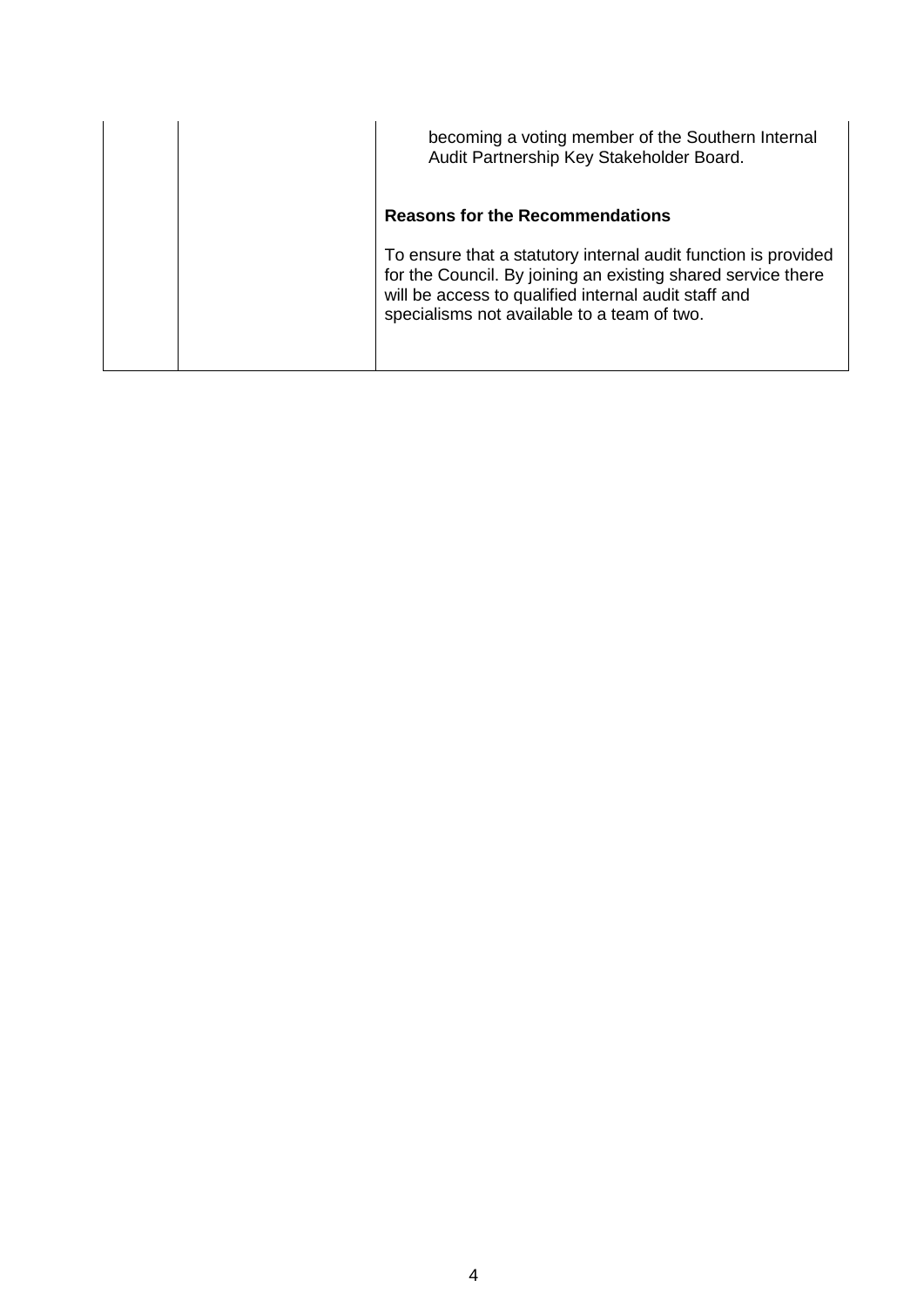## **FORM OF NOTIFICATION OF SUPPORT FOR CALL-IN**

Any Councillor of the Council, calling in a decision, must then obtain within the five working days following the call-in, the support of three other Councillors of the Council.

In order to ensure that Call-In is not abused, nor causes unreasonable delay, the following requirements must be fully satisfied before a matter will be considered for Call-In:

- a) At least four Councillors (one of which will be the named signatory) must request Call-In of the decision. Failure to obtain the support of three other Councillors within this period will mean that the original decision will stand, on the sixth day, the decision will be implemented.
- b) The request for Call-In must specify the reason for the Call-In and provide evidence which demonstrates the alleged breach of at least one principle of decision making.
- c) The request for Call-In must be received by the Monitoring Officer by 12 noon on the fifth day following publication of the decision. The request for Call-In should either be submitted:
	- In Hard Copy: including the signatures of the Councillor requesting the Call-In and those Councillors supporting the Call-In.
	- Electronically: to [democraticservices@crawley.gov.uk.](mailto:democraticservices@crawley.gov.uk) The Councillor requesting the Call-In must submit the form and each Councillor supporting the Call-In must send an email in support. All emails must be sent from the Councillors' individual Crawley Borough Council email address.
- d) The decision for which Call-In is requested must not have been subject to a prior Call-In request.
- e) Should the proposed Call-In decision have been considered by the Commission, the justification must also explain why the Councillor requesting the Call-In is of the view that, either:
	- The Commission did **not fully** scrutinise the decision in advance of it being taken; or
	- The views of the Commission were **not fully** considered or addressed by the Cabinet in their decision making.

| Decision being called in<br>(including item no.) | Which provisions have been breached and how? |
|--------------------------------------------------|----------------------------------------------|
|                                                  |                                              |
|                                                  |                                              |
|                                                  |                                              |
|                                                  |                                              |
|                                                  |                                              |